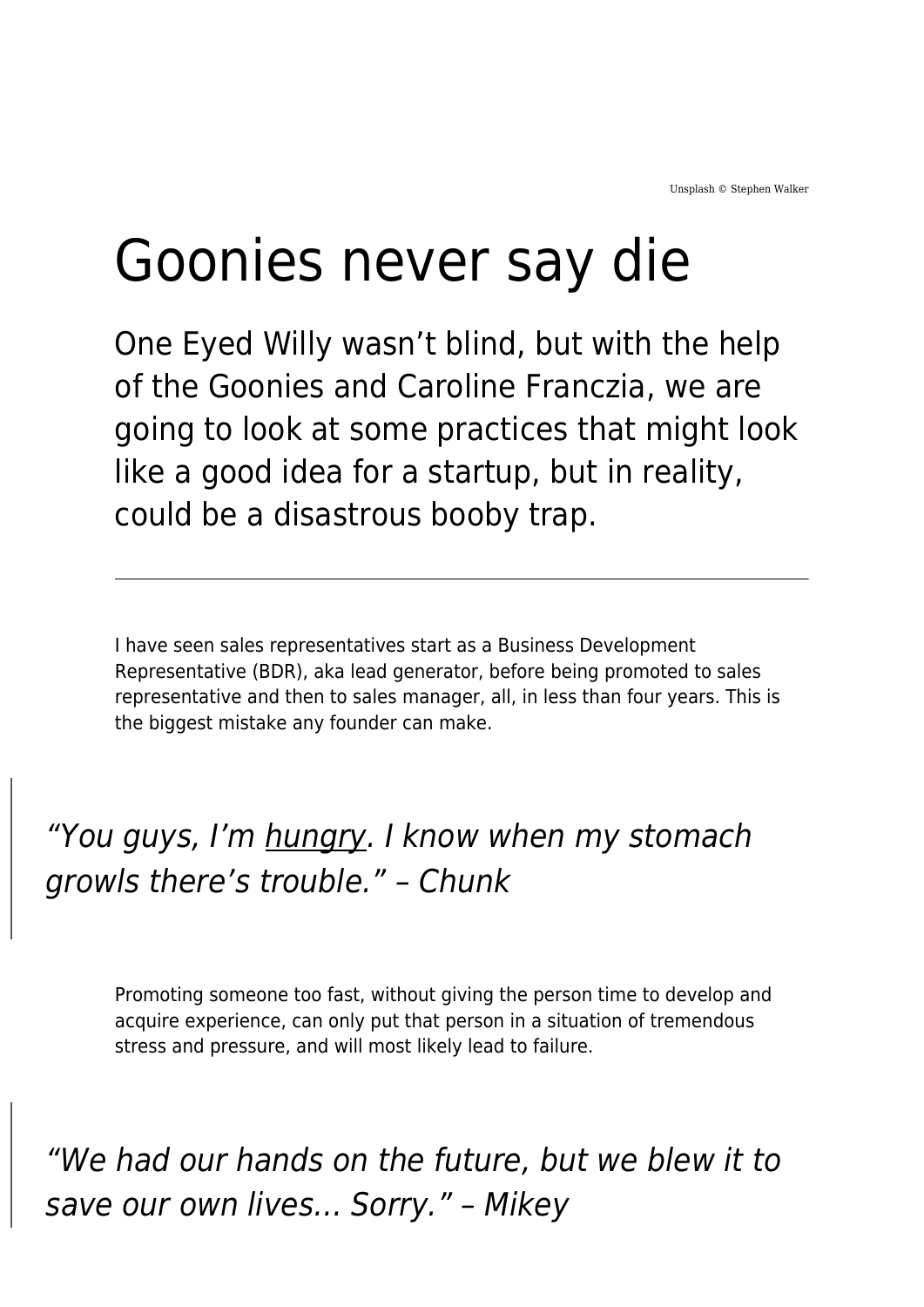A manager is not born, it is made and promoting a [top sales representative](https://www.maddyness.com/uk/2020/06/11/in-watchmaking-and-sales-forecasting-its-all-about-the-methodology/) can be a terrible mistake even if this person has a high level of experience. This is why you should proceed with caution, patience and reflection. You risk losing the cash cow that you have in your top sales representative, so make sure that they understand that they will no longer be responsible for driving those numbers.

Ask them bluntly: 'Are you ok to take a pay cut?' Because a manager rarely overachieves and hits the commission targets like a top sales representative can, and the slight increase of 'on target' earnings (OTE) will never compete with a great sales record..

# "This is ridiculous. It's crazy. I feel like I'm babysitting, except I'm not getting paid." – Stef

Asking the right questions should give you insight into why your superstar salesperson wants to become a sales manager. Let me tell you, ego should not be a reason, so answers like 'I need to progress in my career or it is the next natural step' should sound the alarm bell that you are going down the wrong route. However, if the answers you hear are 'growing at a personal level, willingness to give back and develop others', then these are the perfect starters to move the conversation to a deeper level and possibly start writing a development plan.

The question that must be asked is: if I promote you, who will your back up be? This is the question you should always be asking, and as a rule of thumb any successful leader has to be thinking about their replacement to ensure security and growth

This will give you insight into how seriously your top sales representative has been considering the impact of them stepping into a leadership position. You want someone who demonstrates that they can think strategically, as a team player, for the future success of the team (right answer) rather than a person who is thinking solely about his or her advancement (wrong answer).

"Don't you guys see? Don't you realize? He was a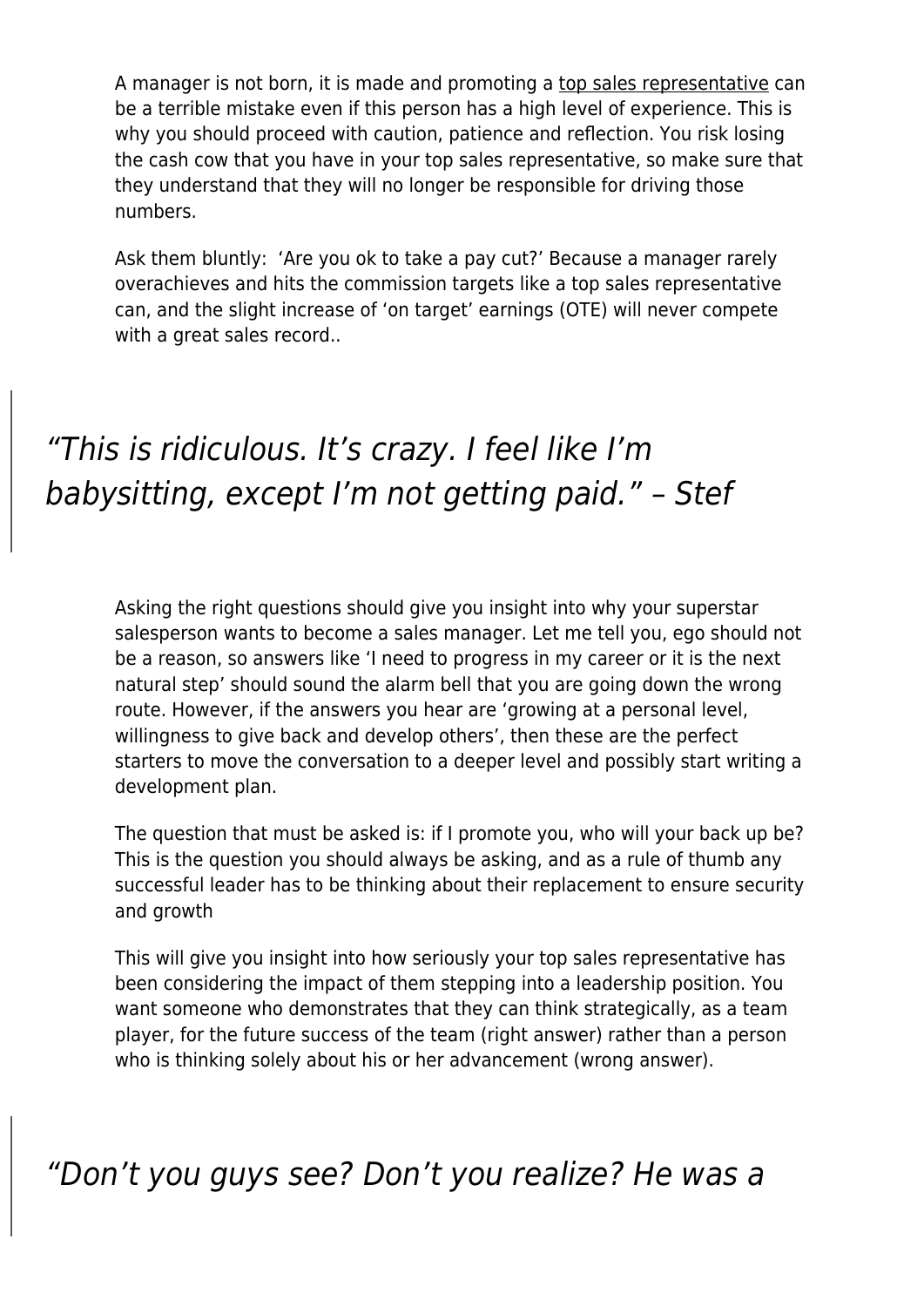## pro. He never made it this far. Look how far we've come. We've got a chance." – Mikey

Another thing to consider is that people are rarely ready to start from scratch when they've been at the top of their game, some warning on the challenging times ahead will be required: stepping into management is like stepping into parenthood: you will require patience, the courage to let them fail and more importantly the ability to be caring and supportive without overstepping.

### "Kids suck." – Mama Fratelli

Such challenges can arise early, in fact as soon as the first quarter when the transition has not settled. Under the pressure of a global team quota, your new manager will probably forget their new role and responsibilities and find themselves acting as the salesperson on the account.

This, however, should be an immediate warning: a leader should always be there to support the team, not to act on the salesperson's behalf and this type of attitude should be called out immediately, no matter the pressure of the numbers.

This can translate from smallest actions such as taking a call to actually closing a deal on the rep's behalf. Educate, teach, use psychology. Put your manager back in the sales rep's seat. How would they have felt if someone were to get involved in their sale?

Inside tip, they may come up with excuses such as: I was the sales rep on this account, the customer is used to talking to me

My sales rep was on vacation

The prospect will only move forward if they talk to me

Don't be fooled, act on it, refocus them where they should be, in their new leadership role.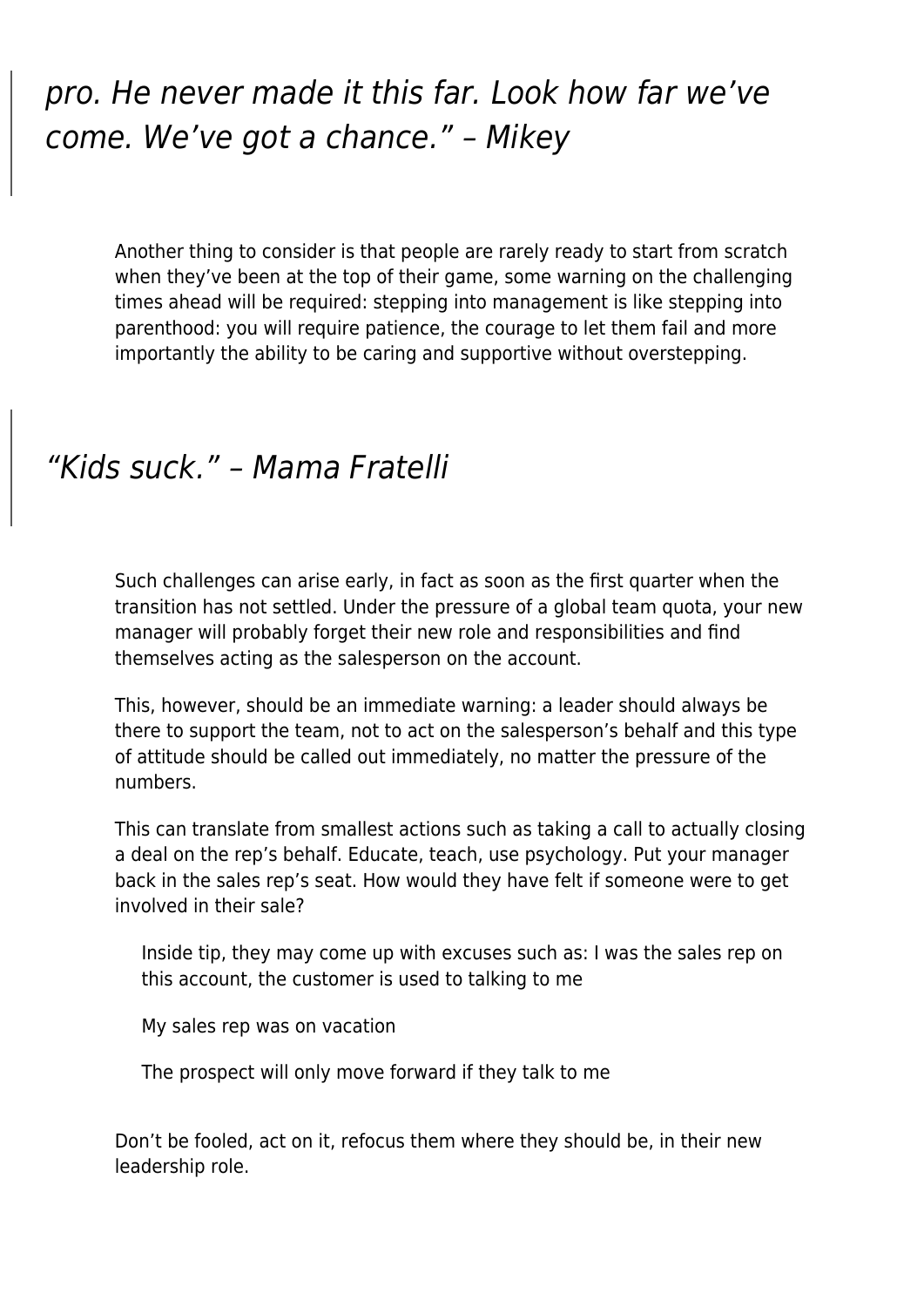#### "Is your mommy here?" – Elgin Perkins

"No, sir. Actually, she's out at the market buying Pampers for all us kids." – Brandon Walsh

Now does this mean that you should not give a chance to your best people? The most dedicated one? Of course not! Everyone deserves their own time to grow into a challenging position.

First assess the situation with a skill/will program. This will combine an evaluation of the capabilities required to successfully achieve in their role (skills) and an evaluation of their motivation and constructive attitude towards the positive impact they can bring(will).

You can achieve this by asking questions like: How do they rate themselves from one to four in their current role (capability to generate new opportunities, the capability to execute on an account plan, the capability to access the executives at prospects…). Are they consciously competent or unconsciously competent?

Do you believe they can teach, coach and transmit their skills to others or do they believe it is inherent to their own character? How satisfied are they of their current role? Are they eager to move to another role and if so, which? Build a path to their next role. Keep your best people, train them, develop them.

"Don't you realise? The next time you see the sky, it'll be over another town. The next time you take a test, it'll be in some other school. Our parents, they want the best of stuff for us. But right now, they got to do what's right for them because it's their time. Their time! Up there! Down here, it's our time. It's our time down here." – Mikey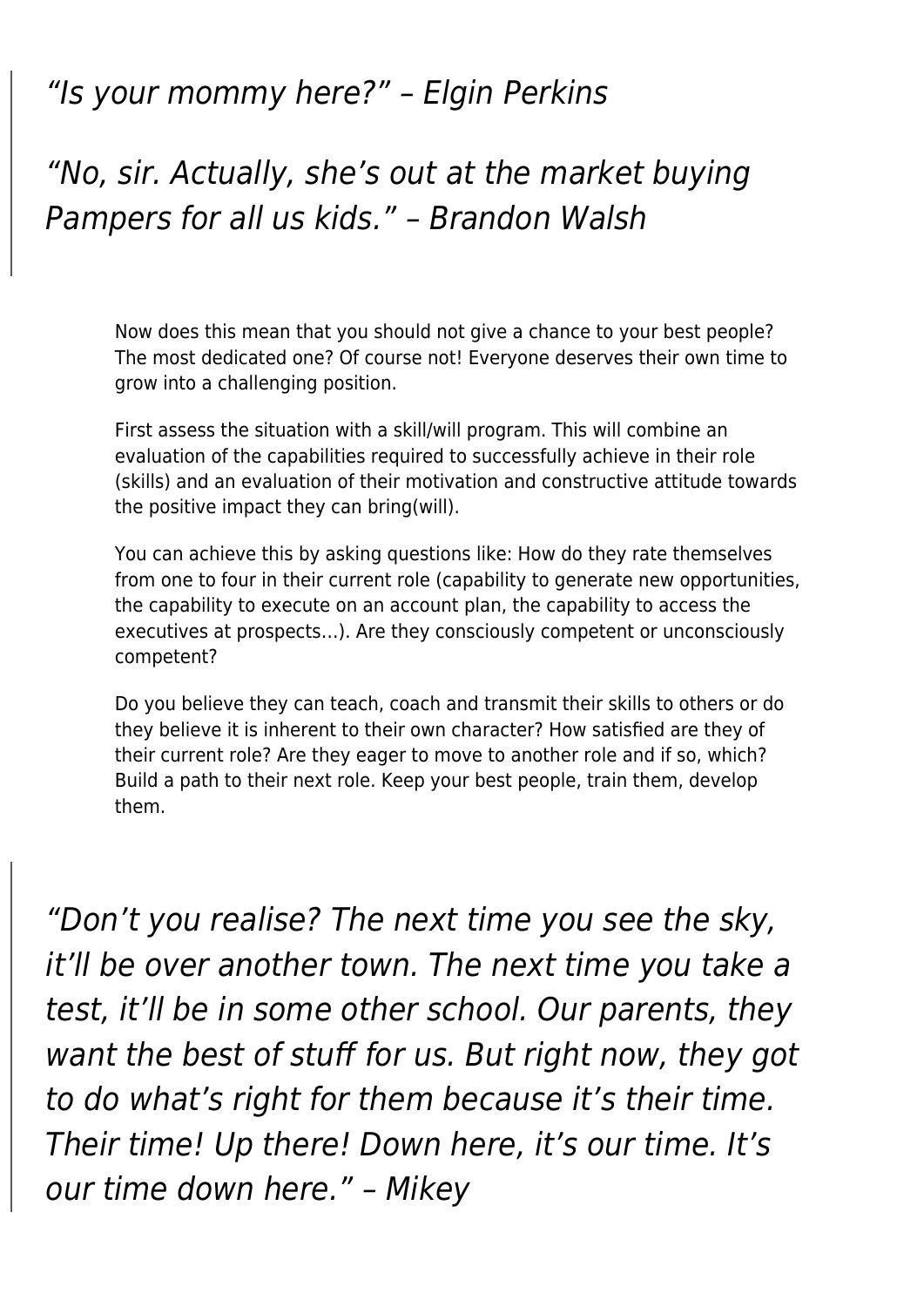Now, sometimes you teach, you coach, you give them the right tools and language, but it does not translate well into actions. Your newly promoted manager may try to recruit by trying to clone him/herself, or step into micromanagement or act as a sales representative again.

"Pants and shirts go in the… oh, forget about it. Just throw everything into cardboard boxes. Clark, can you really translate all that?" – Irene Walsh

"For sure, Mrs. Walsh." – Mouth

"(In Spanish) The marijuana goes in the top drawer. The cocaine and speed go in the second drawer. And the heroin goes in the bottom drawer. Always separate the drugs." – Mouth

The best examples of those who have an amazing career as VP of Sales/CRO were promoted by a Mentor who stayed by their side throughout their transition. From Sales to Manager, Manager to Director, Director to VP and so on. You are not born a leader, you are made one by another.

It is not the place of a CEO to promote a sales representative to a leadership position if he cannot provide the mentoring needed for them to learn how to teach, coach, develop, recruit and forecast.

As a mentor you are preparing your mentee to do as you do, to delegate, trust, build, recruit and more importantly, take assertive decisions. As a mentor, you are backing up your mentee in all their decisions.

As a mentor, you must remember that you were once there yourself, and that, even if your top sales representative was the best, they were also human, learning along with your mentoring and coaching. Forgive and forget, train and develop again.